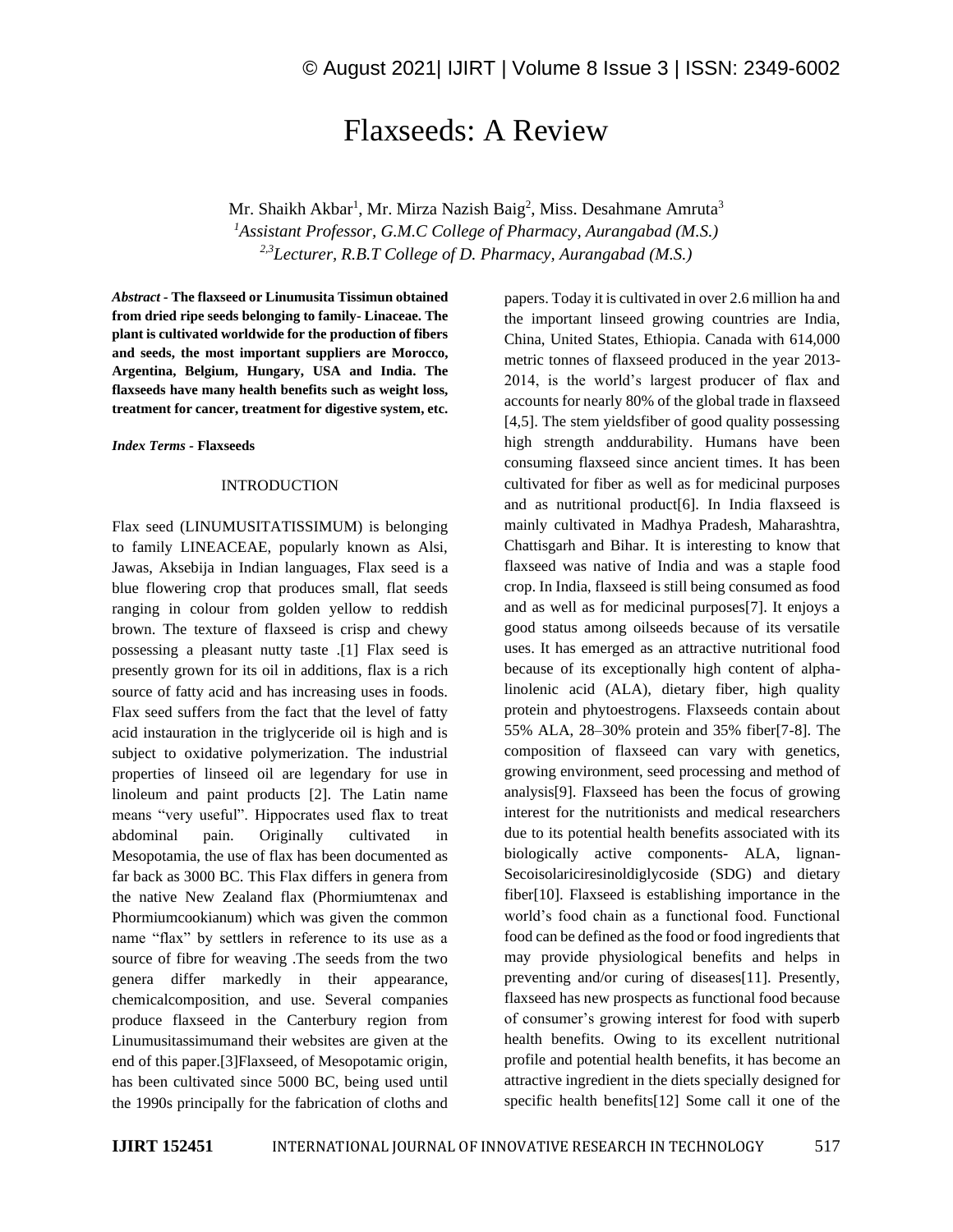most powerful plant foods on the planet. There's some evidence it may help reduce your risk of heart disease, cancer, stroke, and diabetes. That's quite a tall order for a tiny seed that's been around for centuries.Flaxseed was cultivated in Babylon as early as 3000 BC. In the 8th century, King Charlemagne believed so strongly in the health benefits of flaxseed that he passed laws requiring his subjects to consume it. Now, thirteen centuries later, some experts say we have preliminary research to back up what Charlemagne suspected.Flaxseed is found in all kinds of today's foods from crackers to frozen waffles to oatmeal. The Flax Councilestimates close to 300 new flax-based products were launched in the U.S. and Canada in 2010 alone. Not only has consumer demand for flaxseed grown, agricultural use has also increased.[13]

## PHARMACOGNOSY

SYNONYMS: Flax seed, Bizr El kettan, semen lini The seed and the flax-woven cloth have been found in ancient Egyptian tombs.PLANT. SOURCE: Dried ripe seeds of LINUMUSITATISSIMUM. FAMILY: Linaceae

GEOGRAPHICAL SOURCES: The plant is cultivated worldwide for the production of fiber and seeds, The most important suppliers are Morocco, Argentina, Belgium,Hungary, USA and India.[14]

PHYSICAL CHARECTERSTICS DESCRIPTION Colour : Reddish brown Odour : Characteristic odour Shape : Oval and strongly flattened Size : Length =  $4-6$  mm; Width =  $2-3$  mm.[15] flaxseeds come in two basic varieties: Brown(Fig.1) and yellow or golden(Fig.2) (also known as golden linseeds). Most types have similar nutritional characteristics and equal numbers of short-chain omega-3 fatty acids. The exception is a type of yellow flax called solin (trade name Linola), which has a completely different oil profile and is very low in omega-3 FAs. Flaxseeds produce a vegetable oil known as flaxseed oil or linseed oil, which is one of the oldest commercial oils. It is an edible oil obtained by expeller pressing, sometimes followed by solvent extraction. Solvent-processed flaxseed oil has been used for many centuries as a drying oil in painting and varnishing.Although brown flax can be consumed as readily as yellow, and has been for thousands of years, its better-known uses are in paints, for fiber, and for cattle feed.[16]

CHEMICAL COMPOSITION OF FLAXSEED: The seed contains approximately 40% lipids, 30% dietary fibre and 20 % protein. The chemical composition varies considerably among varieties and also depends on the environmental conditions in which the plant is grown. Cotyledons contain 75% of the lipids, and 76% of protein is found in the seed. The endosperm contains only 23% of the lipids and 16% of protein. Table 1 shows the chemical flaxseed composition.Lipid flaxseed composition makes it animportant source of Omega 3 fatty acids,especially α-linolenic acid (ALA) whichmay constitute up to 52% of the total fattyacids. Furthermore, flaxseed is animportant source of phenolic compounds,known as lignans, a colloid gum, andprotein of high quality. Although thesecompounds are located in different partsof the seed, they interact during oilextraction and processing. Thus, it's processing presents serious challenges.

| Table .1 Chemical composition of flaxseed |  |  |
|-------------------------------------------|--|--|
|-------------------------------------------|--|--|

| Hmidity % | Protein % | Lipid % | Fiber %   |
|-----------|-----------|---------|-----------|
| 7.4       | 23.4      | 45.2    |           |
| 4-8       | $20 - 25$ | $30-40$ | $20 - 25$ |

LIPIDS: The principal component of flaxseed is its oil, 39 g 100 g-1 dry matter, and this has been the object of its processing for years. Cotyledons are the tissue in which oil is mainly stored, containing the highly sought-after α-linolenic, linoleic and oleic acids. Flaxseed oil is mainly found as triacylglycerols (98%) with lower contents of phospholipids (0.9 %) and free fatty acids (0.1%) .Oil extraction yield and fatty acid content (linolenic acid, omega 3; linoleic acid, omega 6; oleic acid, omega 9) vary slightly between authors, and both would be dependent on oil extraction technology.

PROTEIN: The average protein content in flaxseed is 22 g 100 g-1 of seed. The conditions underwhich seed is processed, that could be dehusked or defatted, affect the protein content of the product. husk has a low protein content; because of this, meal production from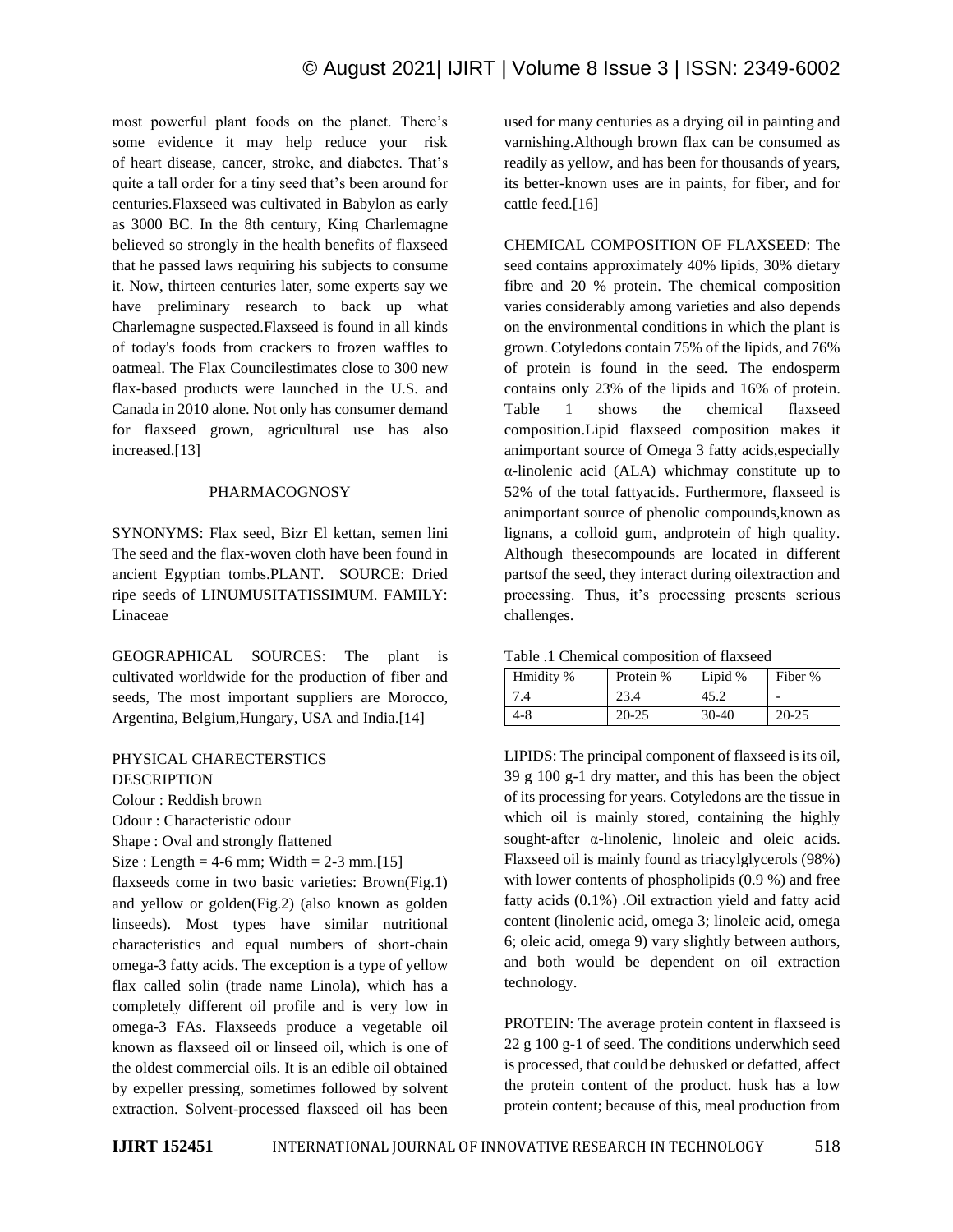dehusked and defatted seeds gives an isolate with high protein content. In flax, as in other seeds, globulins are the main proteins, they make up 18.6% of the total protein, while albumin content represents 17.7% of the total protein. Flax protein is relatively rich in arginine, aspartic acid and glutamic acid, and the limiting aminoacids are lysine, methionine and cysteine .

FIBRE: Fiber, the component which gives volume and form to the majority of foodstuffs, is not hydrolyzed in the digestive tract; during the digestion process, fibre retains water and impedes cholesterol absorption. There are two types of fibre, soluble and insoluble: insoluble fibre is composed of substances such as cellulose, hemicellulose and lignin. Whole-grain cereals present the greatest quantity of this type of fibre.Solublefibre forms a gel in the presence of water, and this complex includes gums, pectins and sugars which form mucilage (8% dry weight of flaxseed). Flax contains polysaccharides (other than starch) which, due to their anti-hypercholesterolemic,nanticarcinogenic and glucose metabolism controlling effects, may prevent or reduce the risk of various important diseases, such as diabetes, lupus nephritis, arteriosclerosis and hormone-dependent types of cancer found a reduction of cholesterol in the plasma and arterosclerotic lesions after the incorporation of flax mucilage and α-linolenic acid into diet.

LIGNANS: One of the most interesting characteristics of flaxseed is its content of complex phenols, such as lignans. The most remarkable one is secoisolariciresinol (SDG), although isolariciresinol, pinoresinol, mataresinol and other derivatives of ferulic acid are also present. Lignan consumption reduces cardiovascular risk and inhibits the development of some types of diabetes. Healthbenefits of flax lignans reside in their antioxidant capacity as sequestrators of hydroxyl radicals, and as estrogenic compounds due to their structural similarity to 17-β estradiol. The antioxidant capacity of SDG is related to the suppression of the oxidant conditions due to oxygen species. SDG diglycoside and its aglycone, secoisola-riciresinol display a very high antioxidant capacity and act as protectors against damage to DNA and liposomes – especially in the epithelial cells of the colon exposed tothese compounds – during the metabolism of colon bacteria which transform them into mammal lignans .[17-18]

## HEALTH BENEFITS OF FLAXSEED (USES)

HIGH IN FIBER, BUT LOW IN CARBS: One of the most extraordinary benefits of flax seeds is that they contain high levels of mucilage gum content. Mucilage is a gel-forming fiber that is water soluble and has incredible benefits on the intestinal tract.The mucilage can keep food in the stomach from emptying too quickly into the small intestine which can increase nutrient absorption. Also, flax is extremely high in both soluble and insoluble fiber which can support colon detoxification, fat loss and reduce sugar cravings. You should aim to consume 30-40 g of high fiber foods daily.

HEALTHY SKIN AND HAIR: If you want healthier skin, hair and nails then consider adding 2 tbsp of flax seeds to your smoothie or 1 tbsp of flax seed oil to your daily routine.The ALA fats in flax seeds benefits the skin and hair by providing essential fats as well as bvitamins which can help reduce dryness and flakiness. It can also improve symptoms of acne, rosacea, and eczema. This also applies to eye health as flax can reduce dry eye syndrome. Flax seed oil is another great option since it has an even higher concentration of healthy fats. You can take 1-2 tbsp internally to hydrate skin and hair. It can also be mixed with essential oils and used as a natural skin moisturizer.

WEIGHT LOSS: A study published in the Journal of Nutrition found that flaxseeds and walnuts may improve obesity and support weight loss.Since flax is full of healthy fats and fiber, it will help you feel satisfied longer so you will eat fewer calories overall which may lead to weight loss. ALA fats may also help reduce inflammation. This is important for weight loss in that an inflamed body will tend to hold on to excess weight. Add a couple of teaspoons of ground flaxseed to soups, salads, or smoothies as part of your weight loss plan.

LOWER CHOLESTEROL: The journal of Nutrition and Metabolism found that adding flax seeds into your diet can naturally reduce cholesterol levels. The soluble fiber content of flax seeds trap fat and cholesterol in the digestive system so that it unable to be absorbed. Soluble fiber also traps bile, which is made from cholesterol in the gallbladder. The bile is then excreted through the digestive system, forcing the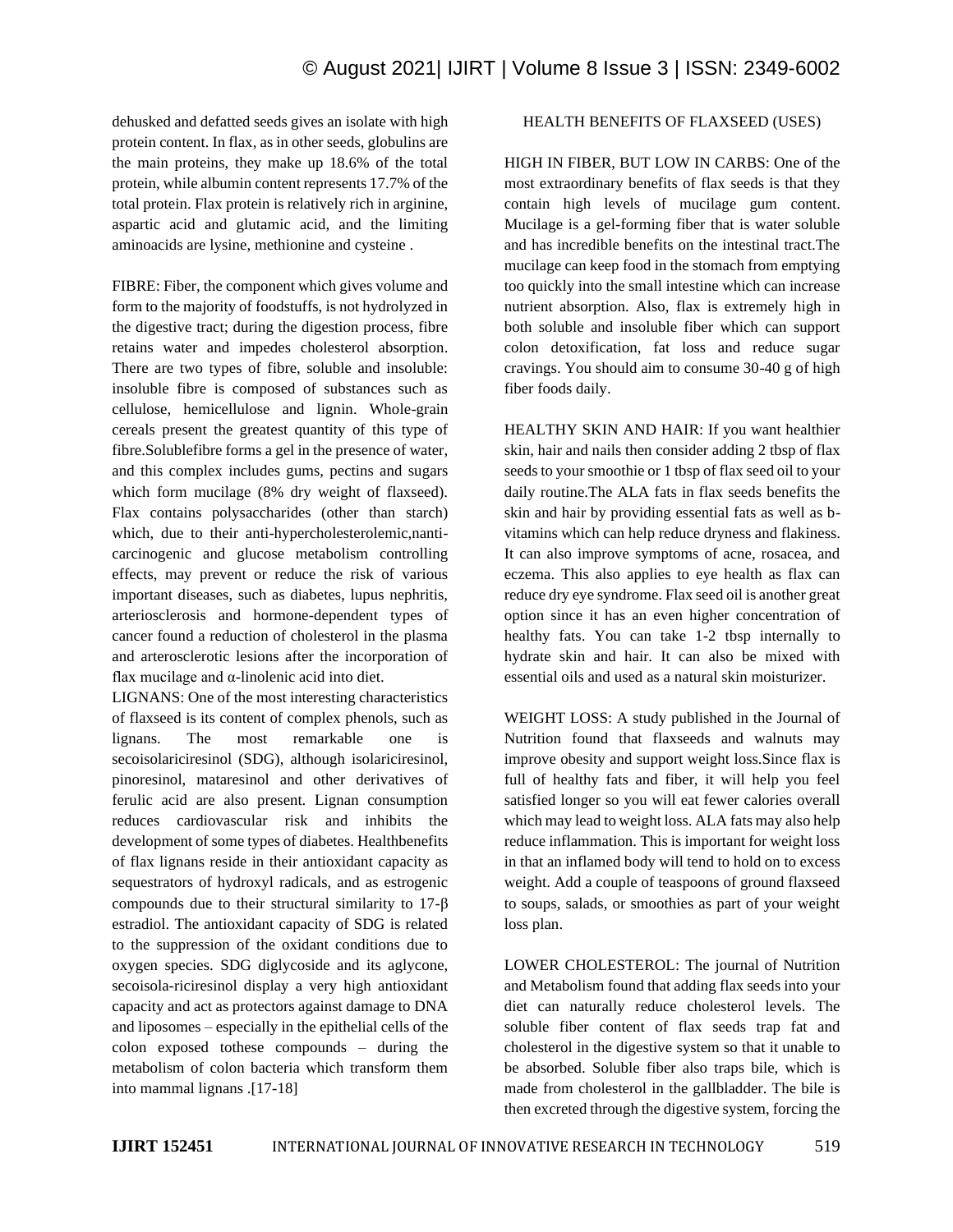body to make more, using up excess cholesterol in the blood and lowering cholesterol overall.

FLAXSEEDS ARE GLUTEN-FREE: Using flax is a great way to naturally replace gluten-containing grains which are inflammatory where flax is antiinflammatory. So, flax seeds are great for those who have Celiac disease or have a gluten-sensitivity. They may also be a good alternative to omega-3 fats in fish for people with a seafood allergy. Another great aspect of flax being gluten-free is that it can be used as a grain-free option in cooking. I will often use it along with coconut flour in baking at home.

FLAXSEEDS ARE HIGH IN ANTIOXIDANTS (LIGNANS): Amongst its other incredible nutrition facts, flax seeds are also packed with antioxidants. Lignans are unique fiber-related polyphenols that provide us with antioxidant benefits for anti-aging, hormone balance and cellular health.Polyphenols support the growth of probotics in the gut and may also help eliminate yeast and candida in the body.Lignans are also known for their anti- viral and antibacterial properties, therefore consuming flax regularly may help reduce the number or severity of colds and flues.

DIGESTIVE HEALTH: Maybe the biggest flax seed benefits come from it's ability to promote digestive health. The ALA in flax can help protect the lining of the digestive tract and maintain GI health. It has been shown to be beneficial for people suffering from Crohn's disease or other digestive ailments, as it can help reduce gut inflammation. You can also take 1-3 tbsp of flax seed oil with 8 oz of carrot juice to help naturally relieve constipation. Flax is also very high in soluble and insoluble fiber which can also improve digestive health and is one of the highest magnesium foods in the world. Two tablespoons of flaxseeds contains about 5 g of fiber or  $\frac{1}{4}$  of the RDA. The fiber found in flaxseeds provides food for friendly bacteria in your colon that can help cleanse waste from your system.

FLAX SEEDS FOR CANCER: Flax seed benefits have been proven time and time again and even including fighting breast, prostate, ovarian and colon cancer. A study published in the Journal of Clinical Cancer Research discovered that consuming flax seeds may decrease the risk of breast cancer. The three lignans found in flaxseeds can be converted by intestinal bacteria into enterolactone andenterodiol which naturally balance hormones which may be the reason flax seeds reduce the risk of breast cancer. Another study published in the Journal of Nutrition found that the lignans in flaxseeds may also reduce the risk of endometrial and ovarian cancer.

HIGH IN OMEGA-3 FATTY ACIDS: We hear a lot about the health benefits of fish oil or omega-3 fats. Fish oil contains EPA and DHA, two omega-3 fats that are critical for optimal health. Although flaxseeds do not contain EPA or DHA, they do contain ALA, another type of omega-3 fat. A study published in Nutrition Reviews has shown that approximately 20% of ALA can be converted into EPA, but only .5% of ALA is converted into DHA. Also, surprisingly gender may play a big role in conversion where young women had a 2.5-fold greater rate than men. Regardless of conversion, ALA is still considered a healthy fat and should be included in a balanced diet.

MENOPAUSAL SYMPTOMS: The lignans in the flax have been shown to have benefits for menopausal women. It can be used as an alternative to hormone replacement therapy because lignans do have estrogenic properties.These properties may also help reduce the risk of osteoporosis. It can even help menstruating women by helping maintain cycle regularity.To experience the flax seed benefits for your hormones include 1-2 tbsp of flax meal in a breakfast smoothie along with 1 tbsp of flax seed oil[19].

## PHARMACOLOGICAL ACTIVITY

ANTIARRHYTHMIC EFFECTS: Limited human study and scientific reviews suggest a possible antiarrhythmic effect of ALA and omega-3 fatty acids. However, another study found that antiarrhythmic effects were concentration-dependently enhanced by DHA and EPA, but not by ALA.Higher intake of dietary linolenic acid might be associated with a reduced risk of abnormally prolonged repolarization in men and women.

ANTICOAGULANT AND ANTIPLATELET EFFECTS: Available data specific to flaxseed (which is unique from fish oil in that it contains up to 20% omega-6 fatty acids and its omega-3 fatty acids must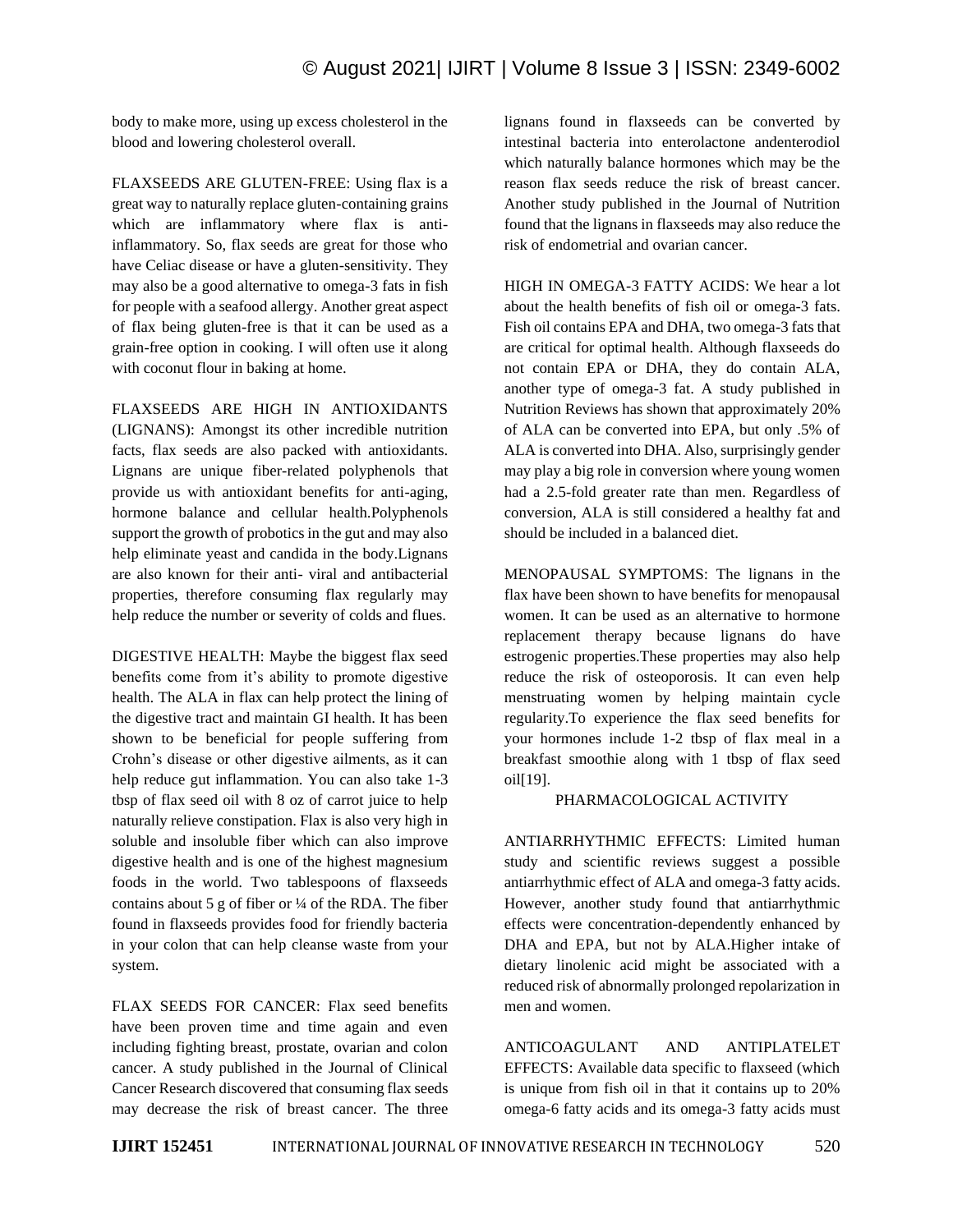be converted into eicosapentaenoic acid (EPA) and decosahexaenoic acid (DHA)) are conflicting regarding its effects on platelet function. Two studies comparing flaxseed oil to a linoleic acid control (one study in healthy volunteers (N=11) and one study in patients with rheumatoid arthritis (N=22)) reported that flaxseed oil decreased collagen-stimulated platelet aggregation and bleeding time.Use of a flaxseed supplement also decreased thrombin-stimulated platelet aggregation.

ANTIDIABETIC EFFECTS: Flax has been studied for its effects on blood sugar, but reports are inconclusive. In a case series, postprandial glucose was reduced by 27% following meals with flaxseed.

ANTIHYPERTENSIVE EFFECTS: Preliminary evidence suggests that higher levels of linolenic acid in human adipose tissues may correlate with lower blood pressures; for every 1% increase in linolenic acid, there was a 5mmHg drop in mean arterial blood pressure.However, it is not clear if these measured adipose levels of linolenic acid are causative, benign markers of disease, or adaptive. Flaxseed supplemented diets have had mixed effects on blood pressure in rats.

ANTILIPEMIC EFFECTS: Proposed lipid-lowering effects of flaxseed have been attributed to the fiber component consisting of d-xylose, l-galactose, lrhamnose, d-galacturonic acid, and galactose.It has been reported that defatted flaxseed (equivalent to the fiber component of flaxseed) can significantly reduce levels of total cholesterol and low- density lipoproteins (LDL), and triglycerides.The fiber portion of flaxseed has been proposed to exert lipid-lowering effects by enhancing gastric emptying time, altering transit time, interfering with bulk-phase diffusion of fat and increasing excretion of bile acids.

ANTINEOPLASTIC EFFECTS: flaxseed was one of the most commonly used products for treating breast cancer. Furthermore, several researchers noted that the breast cancer-modulating effects of phytoestrogens are dependent both on the background diet, genetic makeup, and on the timing of exposure in the life cycle. The lignan components of flaxseed are often attributed as the protection against hormone-sensitive cancers via antagonizing estrogen receptors or inhibiting enzymes involved with the synthesis of sex hormones,or via effects on epidermal growth factor receptors. However, it is unclear if flaxseed possesses estrogen receptor agonist or antagonist properties. Several mechanisms of action have been proposed for these effects including apoptosis, inhibition of cancer cell growth due to enterolactone,and reductions in plasma insulin-like growth factor 1 due to secoisolariciresinol diglycoside (SDG).

ANTIOXIDANT EFFECTS: Secoisolariciresinol diglycoside (SDG), a plant lignan found in flaxseed, has been found to possess antioxidant properties. Theoretically, flaxseed may increase lipid peroxidation and thus may increase oxidative injury. Diets supplemented with defatted flaxseed have been associated with a decrease in protein thiol groups, suggesting an increase in oxidative stress.7

ARTERIAL COMPLIANCE: In a case series including 15 obese patients, it was found that a fourweek diet high in alpha linolenic acid (ALA) (20g from margarine products based on flax oil) improves arterial compliance.

HORMONAL EFFECTS: Lignans are often referred to as phytoestrogens, and may possess estrogen receptor agonist or antagonist properties, with unclear effects on hormone-sensitive cancers such as breast, uterine, and prostate cancer. t has been proposed that flaxseed and its lignans have potent antiestrogenic effects on estrogen receptor-positive breast cancer.Enterlactone and enterodiol (metabolized from flaxseed in the bowel) may decrease cell proliferation and inhibit aromatase, 5-alpha-reductase, and 17-betahydroxysterioid dehydrogenase activity, which may offer a reduction in the risk of breast, prostate and other hormone sensitive cancers.

INFLAMMATION/IMMUNE FUNCTION: Flaxseed and flaxseed oil may possess anti-inflammatory properties due to the presence of ALA which when converted to EPA and DHA, inhibit neutrophil inflammatory responses in human. ALA decreases the production of arachidonic acid, thereby causing a reduction in inflammation.

LAXATIVE EFFECTS: Flaxseed may produce laxative effects by increasing fecal volume and fecal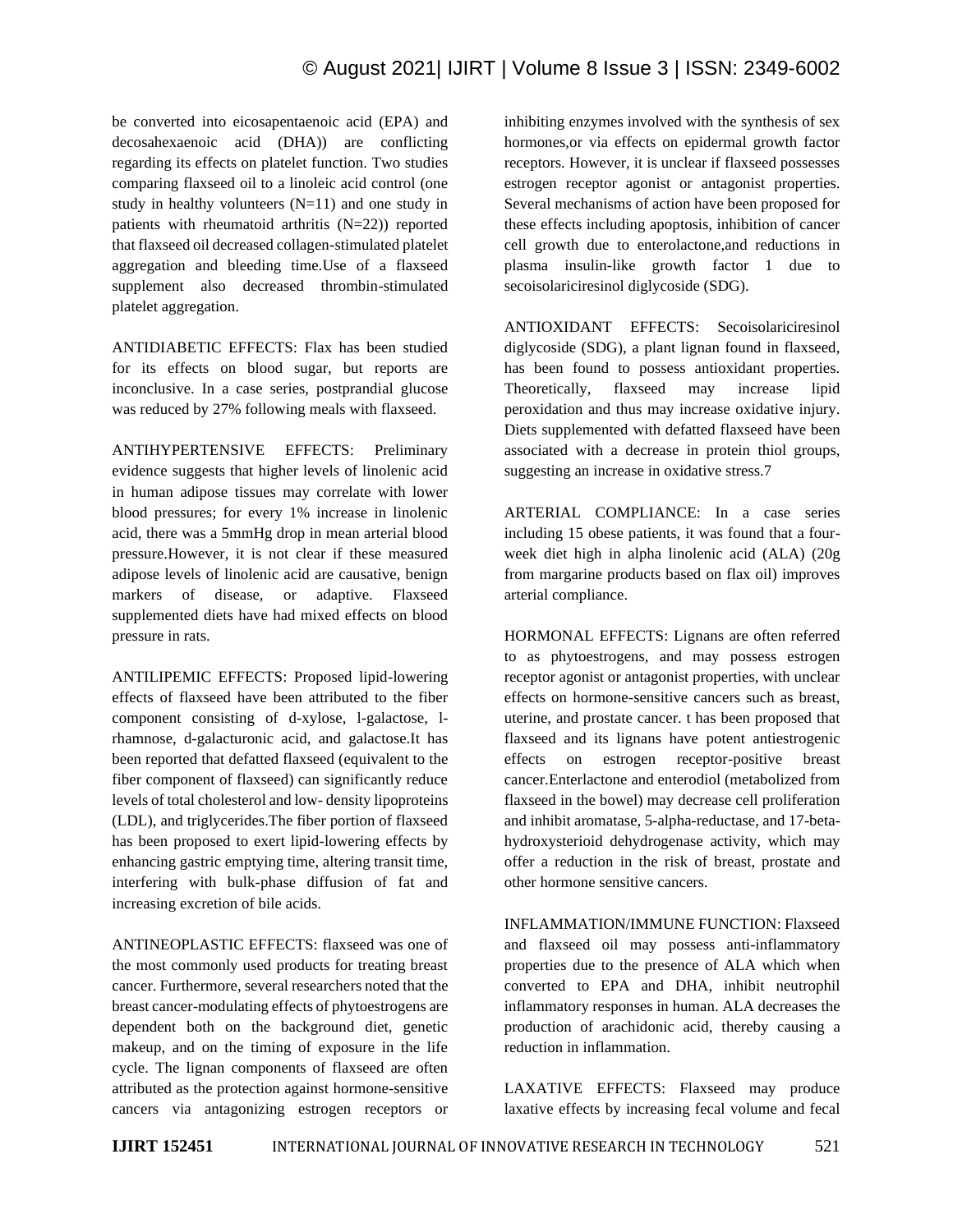## © August 2021| IJIRT | Volume 8 Issue 3 | ISSN: 2349-6002

weight and stimulating peristalsis due to stretch reflexes. Flaxseed does not appear to be affected by gastric acid or intestinal alkaline conditions. It has also been suggested that flaxseed may coat and protect intestinal mucosa.

WEIGHT LOSS EFFECTS: There is limited research on the effects of flaxseed flour in obese patients. Early study has not shown evidence of benefit in weight loss or reduction of BMI, although there may be a role of flax in treating inflammation associated with obesity. In one study, ingestion of alpha-linolenic acid (derived from flax) in combination with arginine and yeast RNA was associated with weight gain in HIV patients[20].

SIDE EFFECTS: Flaxseed is LIKELY SAFE for most adults when taken by mouth. Adding flaxseed to the diet might increase the number of bowel movements each day. It might also cause gastrointestinal (GI) side effects such as bloating, gas, abdominal pain, constipation, diarrhea, stomachache, and nausea. Higher doses are likely to cause more GI side effects.There is some concern that taking large amounts of flaxseed could block the intestines due to the bulk-forming laxative effects of flaxseed. Flaxseed should be taken with plenty of water to prevent this from happening [21].

### CONTRA-INDICATION

PREGNANCY AND BREAST-FEEDING: Taking flaxseed by mouth during pregnancy is POSSIBLY UNSAFE. Flaxseed can act like the hormone estrogen. Some healthcare providers worry that this might harm the pregnancy, although to date there is no reliable clinical evidence about the effects of flaxseed on pregnancy outcomes. The effect of flaxseed on breastfed infants is unknown at this time. Stay on the safe side, and don't use flaxseed if you are pregnant or breast-feeding.

BLEEDING DISORDERS: Flaxseed might slow clotting. This raises the concern that it could increase the risk of bleeding in people with bleeding disorders. Don't use it, if you have a bleeding disorder.

DIABETES: There is some evidence that flaxseed can lower blood sugar levels and might increase the blood sugar-lowering effects of some medicines used for diabetes. There is a concern that blood sugar could drop too low. If you have diabetes and use flaxseed, monitor your blood sugar levels closely.

GASTROINTESTINAL (GI) OBSTRUCTION: People with a bowel obstruction, a narrowed esophagus (the tube between the throat and the stomach), or an inflamed (swollen) intestine should avoid flaxseed. The high fiber content of flaxseed might make the obstruction worse.

HORMONE-SENSITIVE CANCERS OR CONDITIONS: Because flaxseed might act somewhat like the hormone estrogen, there is some concern that flaxseed might make hormone-sensitive conditions worse. Some of these conditions include breast, uterine, and ovarian cancer; endometriosis; and uterine fibroids. However, some early laboratory and animal research suggests that flaxseed might actually oppose estrogen and might be protective against hormone dependent cancer. Still, until more is known, avoid excessive use of flaxseed if you have a hormonesensitive condition.

HIGH TRIGLYCERIDE LEVELS (HYPERTRIGLYCERIDEMIA): Partially defatted flaxseed (flaxseed with less alpha linolenic acid content) might increase triglyceride levels. If your triglyceride levels are too high, don't take flaxseed.

LOW BLOOD PRESSURE (HYPOTENSION): Flaxseeds might lower diastolic blood pressure. Theoretically, taking flaxseeds might cause blood pressure to become too low in individuals with low blood pressure.

HIGH BLOOD PRESSURE (HYPERTENSION): Flaxseeds might lower diastolic blood pressure. Theoretically, taking flaxseeds might cause blood pressure to become too low in individuals with high blood pressure who are taking blood pressurelowering medication[21].

#### **CONCLUSION**

Flaxseed (Linseed) encompasses the potential health suiting nutritional profile in it. However, many people are still unaware of the potential health benefits of